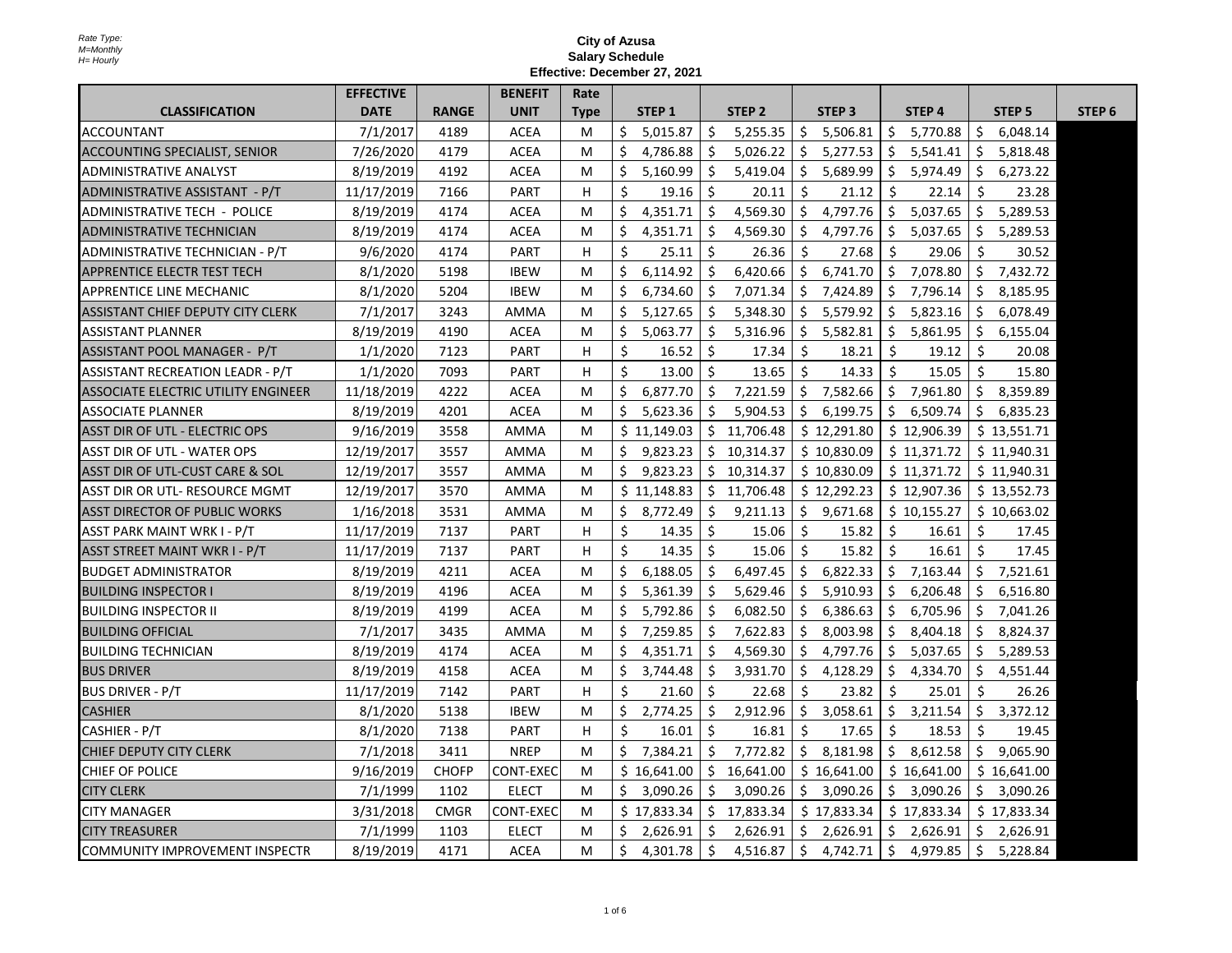|                                          | <b>EFFECTIVE</b> |               | <b>BENEFIT</b>   | Rate        |     |                   |    |                   |     |                   |     |                   |     |               |                   |
|------------------------------------------|------------------|---------------|------------------|-------------|-----|-------------------|----|-------------------|-----|-------------------|-----|-------------------|-----|---------------|-------------------|
| <b>CLASSIFICATION</b>                    | <b>DATE</b>      | <b>RANGE</b>  | <b>UNIT</b>      | <b>Type</b> |     | STEP <sub>1</sub> |    | STEP <sub>2</sub> |     | STEP <sub>3</sub> |     | STEP <sub>4</sub> |     | <b>STEP 5</b> | STEP <sub>6</sub> |
| COMMUNITY IMPROVEMENT MGR                | 7/1/2017         | 3370          | AMMA             | М           | \$  | 6,588.72          | \$ | 6,918.15          | \$  | 7,264.07          | \$  | 7,627.29          | \$  | 8,008.64      |                   |
| COMMUNITY RESOURCE SPEC P/T              | 11/17/2019       | 7142          | PART             | н           | \$  | 21.60             | Ŝ. | 22.68             | Ŝ.  | 23.82             | Ś.  | 25.01             | Ŝ.  | 26.26         |                   |
| COMMUNITY RESOURCE SPECIALIST            | 8/19/2019        | 4158          | <b>ACEA</b>      | м           | Ś.  | 3,744.48          | Ŝ. | 3,931.70          | Ś.  | 4,128.29          | Ś.  | 4,334.70          | Ŝ.  | 4,551.44      |                   |
| COMMUNITY SERVICE OFFICER - ADMIN        | 8/19/2019        | 9164          | CAPP             | M           | Ś.  | 4,048.76          | Ŝ. | 4,251.20          | Ŝ.  | 4,463.76          | Ŝ.  | 4,686.95          | Ŝ.  | 4,921.29      |                   |
| <b>COMMUNITY SERVICE OFFICER - FIELD</b> | 8/19/2019        | 9170          | <b>CAPP</b>      | м           | \$  | 4,251.20          | \$ | 4,463.76          | \$  | 4,686.95          | \$. | 4,921.30          | \$. | 5,167.36      |                   |
| COUNCILMEMBER                            | 7/1/1999         | 1101          | <b>COUNCIL</b>   | м           | Ś.  | 400.00            | \$ | 400.00            | \$  | 400.00            | Ŝ.  | 400.00            | Ŝ.  | 400.00        |                   |
| <b>COURT LIAISON OFFICR</b>              | 8/9/2017         | 9192          | <b>NREP</b>      | м           | Ś   | 5,328.75          | Ŝ. | 5,595.19          | \$  | 5,874.95          | \$  | 6,168.69          | \$  | 6,477.13      |                   |
| <b>CUST CARE OPERATIONS SUPERVSR</b>     | 8/1/2020         | 5203          | <b>IBEW</b>      | М           | \$  | 6,342.99          | \$ | 6,660.13          | \$  | 6,993.13          | \$. | 7,342.80          | \$. | 7,709.93      |                   |
| CUSTODIAN - P/T                          | 1/1/2020         | 7120          | <b>PART</b>      | H           | Ś   | 13.13             | Ŝ. | 13.79             | Ŝ.  | 14.48             | Ś.  | 15.20             | Ŝ.  | 15.96         |                   |
| <b>CUSTOMER CARE LEAD</b>                | 8/1/2020         | 5180          | <b>IBEW</b>      | М           | Ś.  | 5,115.01          | Ŝ. | 5,370.76          | \$  | 5,639.29          | \$. | 5,921.26          | \$  | 6,217.32      |                   |
| <b>CUSTOMER SERVICE REP I</b>            | 8/1/2020         | 5154          | <b>IBEW</b>      | М           | \$  | 3,994.62          | \$ | 4,194.36          | \$  | 4,404.07          | \$. | 4,624.27          | \$  | 4,855.48      |                   |
| CUSTOMER SERVICE REP I - P/T             | 8/1/2020         | 5154          | <b>PART</b>      | H           | Ś.  | 23.05             | Ŝ. | 24.20             | Ś.  | 25.41             | Ŝ.  | 26.68             | Ŝ.  | 28.01         |                   |
| <b>CUSTOMER SERVICE REP II</b>           | 8/1/2020         | 5164          | <b>IBEW</b>      | М           | \$  | 4,398.39          | Ŝ. | 4,618.31          | \$  | 4,849.22          |     | \$5,091.68        | \$  | 5,346.27      |                   |
| <b>CUSTOMER SERVICE REP III</b>          | 8/1/2020         | 5174          | IBEW             | М           | \$  | 4,844.48          | \$ | 5,086.70          | \$  | 5,341.04          |     | \$5,608.09        | S.  | 5,888.49      |                   |
| DEPARTMENT INTERN - P/T                  | 1/1/2020         | 7104          | <b>PART</b>      | H           | Ś.  | 13.00             | Ŝ. | 13.65             | Ŝ.  | 14.33             | Ŝ.  | 15.05             | Ŝ.  | 15.80         |                   |
| <b>DEPUTY CITY CLERK I - P/T</b>         | 11/17/2019       | 7142          | PART             | H           | Ś.  | 21.60             | Ŝ. | 22.68             | Ŝ.  | 23.82             | Ś.  | 25.01             | Ŝ.  | 26.26         |                   |
| <b>DEPUTY CITY CLERK II</b>              | 8/19/2019        | 4174          | <b>ACEA</b>      | М           | \$. | 4,351.71          | Ŝ. | 4,569.30          | \$  | 4,797.76          |     | \$5,037.65        | \$  | 5,289.53      |                   |
| DEPUTY CITY MANAGER                      | 8/17/2020        | <b>DCMGR</b>  | CONT-EXEC        | м           |     | \$13,333.33       |    | \$13,333.33       |     | \$13,333.33       |     | \$13,333.33       |     | \$13,333.33   |                   |
| <b>DEVELOPMENT SERVICES ASSISTANT</b>    | 8/19/2019        | 4174          | <b>ACEA</b>      | M           | \$  | 4,351.71          | \$ | 4,569.30          |     | \$4,797.76        |     | \$5,037.65        |     | \$5,289.53    |                   |
| DIRECTOR OF ADMINISTRATIVE SERVICES      | 8/20/2019        | <b>DIRFN</b>  | CONT-EXEC        | M           |     | \$14,590.83       |    | \$14,590.83       |     | \$14,590.83       |     | \$14,590.83       |     | \$14,590.83   |                   |
| DIRECTOR OF ECON & COMM DEV              | 1/28/2019        | <b>ECDDIR</b> | CONT-EXEC        | M           |     | \$13,166.67       |    | \$13,166.67       |     | \$13,166.67       |     | \$13,166.67       |     | \$13,166.67   |                   |
| DIRECTOR OF IT & LIBRARY SVCS            | 7/1/2016         | <b>DITLB</b>  | <b>CONT-EXEC</b> | M           |     | \$13,267.95       |    | \$13,267.95       |     | \$13,267.95       |     | \$13,267.95       |     | \$13,267.95   |                   |
| DIRECTOR OF PUB WORKS/CITY ENG           | 12/2/2019        | <b>PWDCE</b>  | <b>CONT-EXEC</b> | M           |     | \$13,333.33       |    | \$13,333.33       |     | \$13,333.33       |     | \$13,333.33       |     | \$13,333.33   |                   |
| DIRECTOR OF RECREATION & FAM SVCS        | 1/3/2018         | <b>DREC</b>   | CONT-EXEC        | M           |     | \$12,176.67       |    | \$12,176.67       |     | \$12,176.67       |     | \$12,176.67       |     | \$12,176.67   |                   |
| <b>DIRECTOR OF UTILITIES</b>             | 8/13/2018        | <b>DUTIL</b>  | CONT-EXEC        | м           |     | \$16,568.33       |    | \$16,568.33       |     | \$16,568.33       |     | \$16,568.33       |     | \$16,568.33   |                   |
| ECONOMIC DEVELOPMENT SPECIALIST          | 8/19/2019        | 4190          | <b>ACEA</b>      | м           | Ś.  | 5,063.77          | Ŝ. | 5,316.96          |     | \$5,582.81        |     | \$5,861.95        |     | \$6,155.04    |                   |
| IELECTRIC CREW SUPERVISOR                | 8/1/2020         | 5228          | <b>IBEW</b>      | М           | Ś.  | 9,496.18          | Ŝ. | 9,970.99          |     | \$10,469.54       |     | \$10,993.02       |     | \$11,542.67   |                   |
| ELECTRIC DISTRIBUTION SUPERVISOR         | 8/1/2020         | 5243          | <b>IBEW</b>      | М           |     | \$10,398.32       | \$ | 10,918.24         |     | \$11,464.15       |     | \$12,037.35       |     | \$12,639.22   |                   |
| ELECTRIC TROUBLESHOOTER                  | 8/1/2020         | 5256          | <b>IBEW</b>      | м           | \$  | 8,632.89          | Ŝ. | 9,064.54          | \$  | 9,517.76          | Ŝ.  | 9,993.65          |     | \$10,493.34   |                   |
| ELECTRICAL ENGINEER                      | 7/1/2017         | 3448          | AMMA             | М           | Ś.  | 7,532.91          | Ŝ. | 7,909.54          | \$  | 8,305.03          | Ŝ.  | 8,720.28          | Ŝ.  | 9,156.28      |                   |
| ELECTRICAL TEST TECHNICIAN               | 8/1/2020         | 5213          | <b>IBEW</b>      | М           | \$  | 7,077.57          | \$ | 7,431.45          | \$  | 7,803.02          | S.  | 8,193.19          | \$  | 8,602.83      |                   |
| <b>ENGINEERING ASSISTANT</b>             | 8/19/2019        | 4186          | ACEA             | M           | S   | 4,875.00          | \$ | 5,118.75          | \$  | 5,374.69          | Ŝ.  | 5,643.42          | S.  | 5,925.59      |                   |
| <b>ENGINEERING ASSOCIATE</b>             | 8/19/2019        | 4222          | ACEA             | М           | S   | 6,877.70          | Ŝ. | 7,221.59          | \$. | 7,582.66          | Ŝ.  | 7,961.80          | Ŝ   | 8,359.89      |                   |
| <b>ENGINEERING TECHNICIAN</b>            | 8/19/2019        | 4165          | <b>ACEA</b>      | м           | \$  | 3,998.31          | \$ | 4,198.23          | \$  | 4,408.14          | Ŝ.  | 4,628.54          | \$  | 4,859.97      |                   |
| ENVIRONMENTAL PROGRAMS MANAGER           | 8/19/2019        | 3213          | AMMA             | М           | S   | 7,340.28          | Ŝ. | 7,708.03          | Ŝ.  | 8,093.18          | Ŝ.  | 8,498.35          | \$. | 8,923.28      |                   |
| ENVIRONMENTAL PROGRAMS SPECIALIST        | 8/19/2019        | 3204          | AMMA             | м           | S   | 6,481.21          | Ŝ. | 6,804.85          | Ŝ.  | 7,144.62          | Ŝ.  | 7,500.61          | Ŝ.  | 7,874.24      |                   |
| <b>EXEC ASSISTANT ADMIN SVCS DEPT</b>    | 7/26/2020        | 4179          | <b>NREP</b>      | M           | Ś   | 4,786.88          | \$ | 5,026.22          | \$  | 5,277.53          | Ś.  | 5,541.41          | Ŝ.  | 5,818.48      |                   |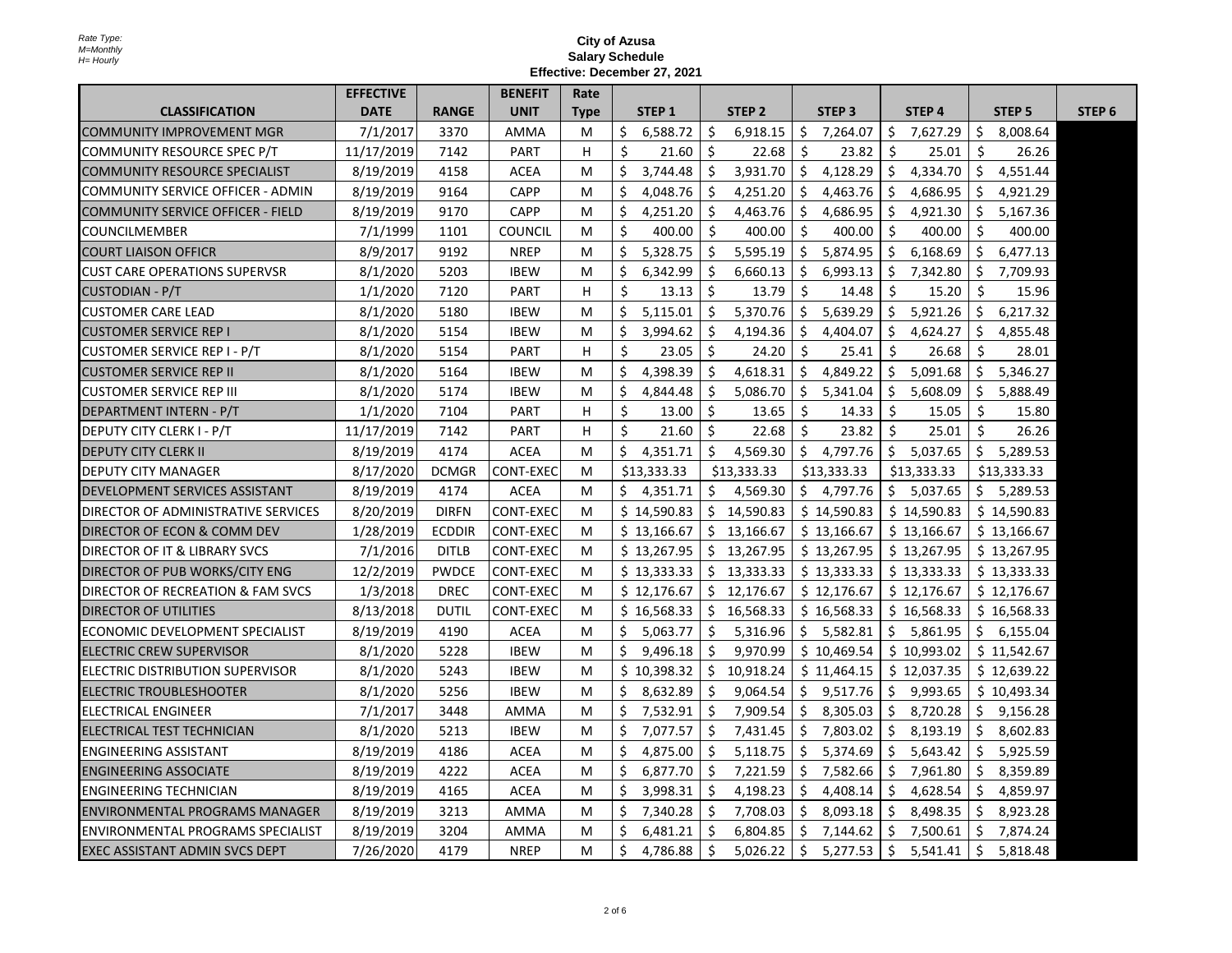|                                        | <b>EFFECTIVE</b> |              | <b>BENEFIT</b> | Rate |              |                   |     |                   |     |                   |    |                   |     |               |                   |
|----------------------------------------|------------------|--------------|----------------|------|--------------|-------------------|-----|-------------------|-----|-------------------|----|-------------------|-----|---------------|-------------------|
| <b>CLASSIFICATION</b>                  | <b>DATE</b>      | <b>RANGE</b> | <b>UNIT</b>    | Type |              | STEP <sub>1</sub> |     | STEP <sub>2</sub> |     | STEP <sub>3</sub> |    | STEP <sub>4</sub> |     | <b>STEP 5</b> | STEP <sub>6</sub> |
| <b>EXEC ASSISTANT TO THE CITY MGR</b>  | 8/11/2017        | 4187         | <b>NREP</b>    | М    | Ś.           | 4,980.71          | Ŝ.  | 5,229.75          | \$  | 5,491.23          | Ŝ. | 5,765.79          | \$  | 6,054.08      |                   |
| FACILITIES MAINTENANCE FOREMAN         | 6/18/2019        | 8184         | SEIU           | M    | \$           | 4,931.88          | \$. | 5,178.47          | \$. | 5,437.40          | \$ | 5,709.27          | Ŝ.  | 5,994.73      |                   |
| <b>FAMILY SERVICES MANAGER</b>         | 8/17/2020        | 3365         | <b>AMMA</b>    | M    | Ŝ.           | 6,450.85          | Ŝ.  | 6,773.39          | Ŝ.  | 7,112.06          | Ŝ. | 7,467.66          | Ŝ.  | 7,841.04      |                   |
| <b>FIELD SERVICE REPRESENTATIVE</b>    | 8/1/2020         | 5184         | <b>IBEW</b>    | М    | Ś.           | 5,337.24          | Ŝ.  | 5,604.11          | Ŝ.  | 5,884.31          | Ŝ. | 6,178.52          | Ś.  | 6,487.45      |                   |
| <b>FIELD SERVICE SUPERVISOR</b>        | 8/1/2020         | 5194         | <b>IBEW</b>    | М    | \$           | 5,881.60          | \$  | 6,175.68          | \$  | 6,484.48          | \$ | 6,808.69          | \$  | 7,149.13      |                   |
| IFINANCE MANAGER                       | 5/18/2020        | 3213         | <b>AMMA</b>    | М    | Ś.           | 7,340.28          | Ś.  | 7,708.03          | \$  | 8,093.18          | Ŝ. | 8,498.35          | Ŝ.  | 8,923.28      |                   |
| HOME DELIVERED MEAL ASST - P/T         | 1/1/2020         | 7093         | <b>PART</b>    | H    | \$           | 13.00             | \$  | 13.65             | \$  | 14.33             | Ŝ. | 15.05             | \$. | 15.80         |                   |
| HOME DELIVERED MEAL MGR - P/T          | 1/1/2020         | 7119         | PART           | H    | \$           | 14.30             | Ŝ.  | 15.02             | Ŝ.  | 15.77             | \$ | 16.55             | Ŝ.  | 17.38         |                   |
| HUMAN RESOURCES MANAGER                | 8/20/2019        | 3213         | <b>NREP</b>    | M    | Ś.           | 7.340.28          | Ŝ.  | 7,708.03          | Ŝ.  | 8.093.18          | Ŝ. | 8.498.35          | Ŝ.  | 8.923.28      |                   |
| HUMAN RESOURCES/RISK MGT ANALYST       | 8/12/2017        | 4192         | <b>NREP</b>    | М    | \$           | 5,160.99          | Ŝ.  | 5,419.04          | \$. | 5,689.99          | \$ | 5,974.49          | \$  | 6,273.22      |                   |
| <b>HUMAN RESOURCES SPECIALIST I</b>    | 12/27/2020       | 4174         | <b>NREP</b>    | M    | \$           | 4,351.71          | \$  | 4,569.30          | \$  | 4,797.76          | Ŝ. | 5,037.65          | \$  | 5,289.53      |                   |
| IHUMAN RESOURCES SPECIALIST II         | 12/27/2020       | 4179         | <b>NREP</b>    | M    | Ŝ.           | 4.786.88          | Ŝ.  | 5,026.22          | Ŝ.  | 5,277.54          | Ŝ. | 5,541.41          | Ś.  | 5,818.48      |                   |
| <b>INFO TECH SYS &amp; NETWORK MGR</b> | 3/11/2018        | 3531         | AMMA           | М    | Ŝ.           | 8,772.49          | Ŝ.  | 9,211.13          | \$  | 9,671.68          |    | \$10,155.27       |     | \$10,663.02   |                   |
| <b>INFORMATION TECH ANALYST</b>        | 8/19/2019        | 4188         | <b>ACEA</b>    | M    | Ŝ.           | 5,000.91          | Ŝ.  | 5,250.96          | \$  | 5,513.50          | Ŝ. | 5,789.18          | Ŝ.  | 6,078.64      |                   |
| <b>INFORMATION TECH ANALYST P/T</b>    | 11/17/2019       | 4188         | PART           | н    | \$           | 28.85             | Ŝ.  | 30.29             | Ŝ   | 31.81             | Ŝ. | 33.40             | Ŝ.  | 35.07         |                   |
| IINSTRUCTOR GUARD - P/T                | 1/1/2020         | 7109         | <b>PART</b>    | Н.   | \$           | 14.30             | Ŝ.  | 15.02             | Ŝ.  | 15.77             | Ŝ. | 16.55             | Ŝ.  | 17.38         |                   |
| JAIL, FLEET & FACILITIES COORD         | 8/19/2019        | 9164         | <b>NREP</b>    | M    | Ŝ.           | 4,048.76          | Ŝ.  | 4,251.20          | \$  | 4,463.76          | Ŝ. | 4,686.95          | Ŝ.  | 4,921.29      |                   |
| JUNIOR ACCOUNTANT                      | 7/26/2020        | 4179         | <b>ACEA</b>    | М    | \$           | 4,786.88          | Ŝ.  | 5,026.22          | \$  | 5,277.53          | \$ | 5,541.41          | \$. | 5,818.48      |                   |
| LIBRARIAN                              | 7/26/2020        | 4175         | <b>ACEA</b>    | М    | Ŝ.           | 5,026.22          | \$  | 5,277.53          | \$  | 5,541.41          | \$ | 5,818.48          | S.  | 6,109.40      |                   |
| LIBRARIAN - P/T                        | 7/26/2020        | 4175         | PART           | H    | Ŝ.           | 29.00             | Ŝ.  | 30.45             | Ŝ.  | 31.97             | Ŝ. | 33.57             | Ŝ.  | 35.25         |                   |
| LIBRARY AIDE - P/T                     | 1/1/2020         | 7105         | PART           | н    | \$           | 13.65             | \$  | 14.33             | \$  | 15.05             | \$ | 15.80             | \$  | 16.59         |                   |
| ILIBRARY ASSISTANT III                 | 8/19/2019        | 4150         | <b>ACEA</b>    | M    | Ŝ.           | 3,475.30          | Ŝ.  | 3,649.07          | \$  | 3,831.52          | Ŝ. | 4,023.09          | \$  | 4,224.25      |                   |
| LIBRARY BOOKMOBILE DRIVER - P/T        | 1/1/2020         | 7116         | <b>PART</b>    | н    | Ŝ.           | 15.02             | Ś   | 15.77             | Ŝ.  | 16.55             | Ŝ. | 17.38             | Ŝ.  | 18.25         |                   |
| <b>LIBRARY CIRCULATION SUPERVISOR</b>  | 8/19/2019        | 4166         | <b>ACEA</b>    | М    | \$           | 4,052.40          | Ŝ.  | 4,255.02          | \$  | 4,467.78          | \$ | 4,691.17          | \$. | 4,925.72      |                   |
| LIBRARY PAGE - P/T                     | 1/1/2020         | 7099         | <b>PART</b>    | н    | $\mathsf{S}$ | 13.00             | Ŝ.  | 13.65             | Ŝ.  | 14.33             | Ŝ. | 15.05             | Ŝ.  | 15.80         |                   |
| <b>LIBRARY SERVICES MANAGER</b>        | 10/7/2019        | 3348         | AMMA           | M    | Ś.           | 6,634.12          | Ŝ.  | 6,965.83          | Ŝ.  | 7,314.12          | Ŝ. | 7,679.83          | Ś.  | 8,063.82      |                   |
| LIFEGUARD - P/T                        | 1/1/2020         | 7105         | <b>PART</b>    | H    | \$           | 13.65             | \$  | 14.33             | \$  | 15.05             | \$ | 15.80             | Ŝ.  | 16.59         |                   |
| LINE MECHANIC                          | 8/1/2020         | 5218         | <b>IBEW</b>    | М    | Ś.           | 7.720.37          | Ŝ.  | 8,106.39          | \$  | 8,511.71          | Ŝ. | 8,937.30          | Ŝ.  | 9,384.15      |                   |
| LIT SRV & ADLT ED COORD                | 8/19/2019        | 4321         | <b>ACEA</b>    | М    | Ś            | 4,392.98          | Ŝ.  | 4,612.66          | \$  | 4,843.26          | Ŝ. | 5,085.42          | S   | 5,339.69      |                   |
| LIT SRV & ADLT ED COORD - P/T          | 11/17/2019       | 4321         | <b>PART</b>    | H    | Ŝ.           | 25.34             | Ŝ.  | 26.61             | Ŝ.  | 27.94             | Ŝ. | 29.34             | Ŝ.  | 30.81         |                   |
| LITERACY PROGRAM ASSISTANT             | 8/19/2019        | 4320         | <b>ACEA</b>    | М    | Ś            | 2,888.88          | Ŝ.  | 3,033.32          | \$  | 3,184.99          | \$ | 3,344.25          | \$  | 3,511.47      |                   |
| ILITERACY PROGRAM ASST - P/T           | 11/17/2019       | 4320         | <b>PART</b>    | Н.   | \$           | 16.67             | Ŝ.  | 17.50             | Ŝ.  | 18.37             | Ŝ. | 19.29             | Ŝ.  | 20.26         |                   |
| MANAGEMENT ANALYST                     | 8/15/2017        | 3295         | <b>NREP</b>    | M    | \$           | 4,955.10          | Ŝ.  | 5,264.80          | \$  | 5,574.48          | \$ | 5,884.17          | \$  | 6,193.89      |                   |
| MANAGEMENT INTERN - P/T                | 1/1/2020         | 7108         | <b>PART</b>    | H    | \$           | 14.30             | Ŝ.  | 15.02             | \$  | 15.77             | \$ | 16.55             | \$  | 17.38         |                   |
| <b>MAYOR</b>                           | 7/1/1999         | 1101         | <b>COUNCIL</b> | М    | \$           | 400.00            | Ŝ.  | 400.00            | Ŝ.  | 400.00            | Ŝ. | 400.00            | Ś.  | 400.00        |                   |
| <b>METER READER</b>                    | 8/1/2020         | 5179         | <b>IBEW</b>    | M    | Ś.           | 5,084.77          | Ŝ.  | 5,399.01          | Ŝ.  | 5,605.96          | Ŝ. | 5,886.26          | Ŝ.  | 6,180.58      |                   |
| METER READER - P/T                     | 8/1/2020         | 5179         | PART           | H    | \$           | 29.34             | Ŝ.  | 30.80             | Ŝ.  | 32.34             | Ŝ. | 33.96             | Ŝ.  | 35.66         |                   |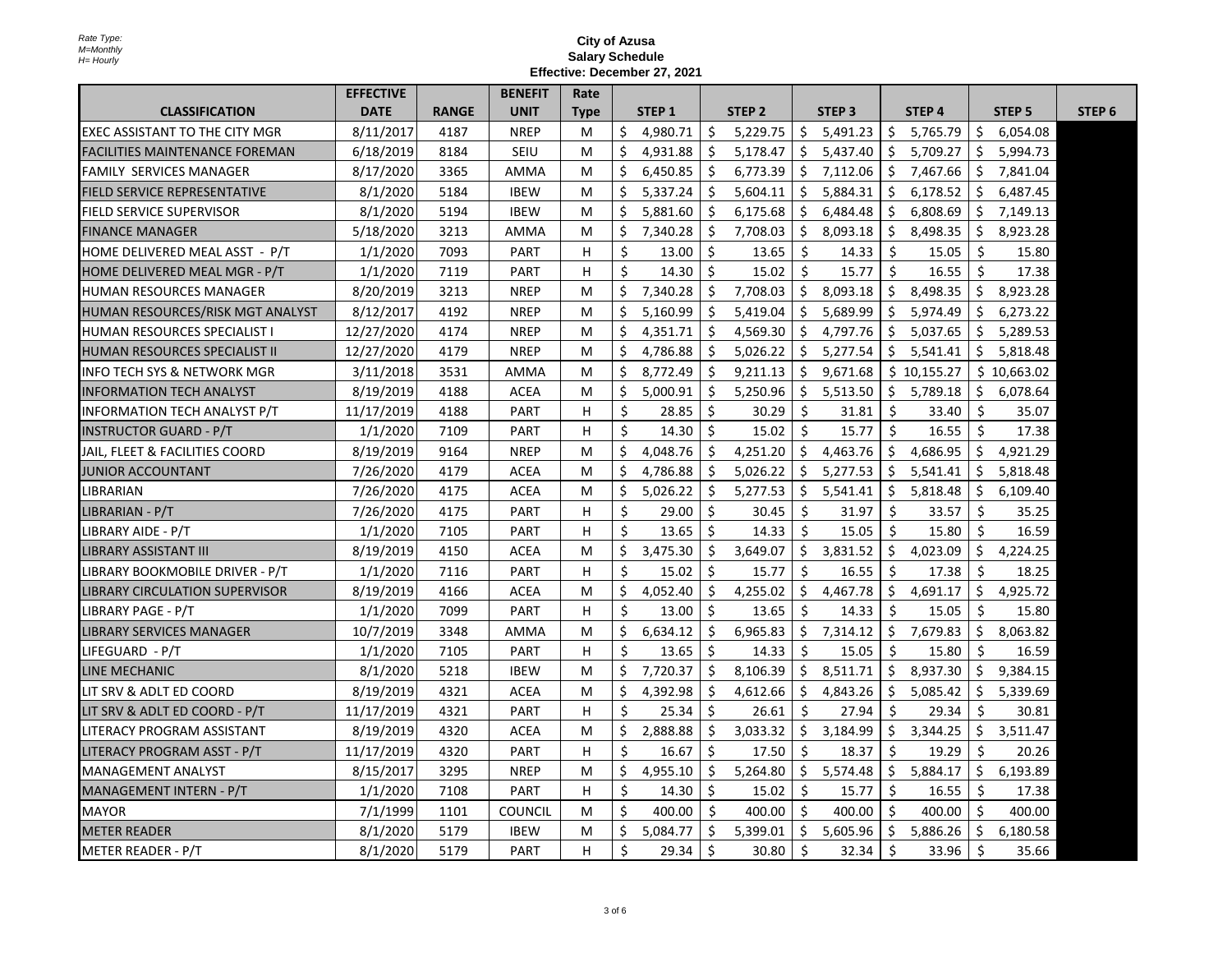|                                         | <b>EFFECTIVE</b> |              | <b>BENEFIT</b> | Rate        |    |                   |         |                   |     |                   |    |                   |    |                   |                   |
|-----------------------------------------|------------------|--------------|----------------|-------------|----|-------------------|---------|-------------------|-----|-------------------|----|-------------------|----|-------------------|-------------------|
| <b>CLASSIFICATION</b>                   | <b>DATE</b>      | <b>RANGE</b> | <b>UNIT</b>    | <b>Type</b> |    | STEP <sub>1</sub> |         | STEP <sub>2</sub> |     | STEP <sub>3</sub> |    | STEP <sub>4</sub> |    | STEP <sub>5</sub> | STEP <sub>6</sub> |
| INEIGHBORHOOD SVCS COORDINATOR          | 7/1/2017         | 3210         | AMMA           | M           | \$ | 5,841.62          | \$      | 6,133.20          | \$  | 6,440.95          | \$ | 6,762.13          | \$ | 7,099.42          |                   |
| OFC SP I/WTR DRGHT TECH - P/T           | 11/17/2019       | 4133         | <b>PART</b>    | н           | Ś. | 17.13             | Ŝ.      | 17.99             | Ŝ.  | 18.89             | Ś  | 19.83             | Ś. | 20.82             |                   |
| <b>OFFICE SPECIALIST I</b>              | 8/19/2019        | 4133         | <b>ACEA</b>    | M           | \$ | 2,969.56          | Ŝ.      | 3,118.04          | \$  | 3,273.94          | Ŝ. | 3,437.64          | \$ | 3,609.52          |                   |
| <b>OFFICE SPECIALIST I - P/T</b>        | 11/17/2019       | 4133         | <b>PART</b>    | н           | \$ | 17.13             | Ŝ.      | 17.99             | Ŝ.  | 18.89             | Ś  | 19.83             | Ŝ. | 20.82             |                   |
| <b>OFFICE SPECIALIST II</b>             | 8/19/2019        | 4143         | <b>ACEA</b>    | M           | \$ | 3,256.62          | Ŝ.      | 3,419.45          | \$  | 3,590.42          | \$ | 3,769.94          | \$ | 3,958.44          |                   |
| OFFICE SPECIALIST II - P/T              | 11/17/2019       | 4143         | <b>PART</b>    | м           | \$ | 18.79             | \$      | 19.73             | S.  | 20.71             | \$ | 21.75             | \$ | 22.84             |                   |
| PARK AMBASSADOR - P/T                   | 1/1/2020         | 7113         | <b>PART</b>    | м           | Ś. | 13.00             | Ŝ.      | 13.65             | Ś.  | 14.33             | Ś. | 15.05             | Ś. | 15.80             |                   |
| PARK MAINT CREW SUPERVISOR              | 7/26/2020        | 8205         | SEIU           | M           | \$ | 4,783.37          | Ŝ.      | 5,022.54          | \$  | 5,273.67          | \$ | 5,537.35          | \$ | 5,814.22          |                   |
| PARK MAINT SUPERVISOR                   | 7/26/2020        | 8206         | SEIU           | M           | \$ | 5,361.39          | Ŝ.      | 5,629.46          | \$  | 5,910.93          | Ŝ. | 6,206.48          | Ŝ  | 6,516.80          |                   |
| IPARK MAINT WORKER I                    | 7/26/2020        | 8207         | SEIU           | M           | \$ | 3,573.73          | Ŝ.      | 3,752.42          | \$  | 3,940.04          | Ŝ. | 4,137.04          | \$ | 4,343.89          |                   |
| PARK MAINT WORKER II                    | 7/26/2020        | 8208         | SEIU           | М           | \$ | 3,923.98          | \$      | 4,120.18          | \$. | 4,326.19          | S. | 4,542.50          | \$ | 4,769.62          |                   |
| IPARK MAINT WORKER III                  | 7/26/2020        | 8209         | SEIU           | M           | \$ | 4,351.71          | $\zeta$ | 4,569.30          | \$  | 4,797.76          | Ŝ  | 5,037.65          | Ŝ  | 5,289.53          |                   |
| PAYROLL SPECIALIST                      | 2/18/2020        | 4174         | <b>ACEA</b>    | M           | Ś. | 4,351.71          | Ŝ.      | 4,569.30          | Ŝ.  | 4,797.76          | Ŝ  | 5,037.65          | Ŝ. | 5,289.53          |                   |
| <b>PLANNING MANAGER</b>                 | 10/1/2018        | 3436         | AMMA           | M           | \$ | 7,622.84          | Ŝ.      | 8,003.98          | \$  | 8,404.18          | S. | 8,824.37          | \$ | 9,265.59          |                   |
| <b>PLANNING TECHNICIAN</b>              | 8/19/2019        | 4165         | ACEA           | M           | \$ | 3,998.31          | Ŝ.      | 4,198.23          | Ŝ.  | 4,408.14          | Ŝ. | 4,628.54          | Ŝ. | 4,859.97          |                   |
| POLICE ADMINISTRATIVE SVC MGR/COR       | 2/18/2020        | 3412         | <b>AMMA</b>    | M           | \$ | 8.204.39          | Ŝ.      | 8,614.61          | Ŝ.  | 9,045.34          | Ŝ. | 9,497.61          | Ŝ. | 9,972.49          |                   |
| POLICE AIDE - P/T                       | 1/1/2020         | 7080         | PART           | н           | \$ | 13.10             | \$      | 13.75             | Ŝ.  | 14.44             | \$ | 15.16             | \$ | 15.92             |                   |
| <b>POLICE CAPTAIN</b>                   | 8/19/2019        | 3482         | APMA           | м           |    | \$12,155.60       | Ŝ.      | 12,763.38         |     | \$13,401.56       |    | \$14,071.63       |    | \$14,775.21       |                   |
| POLICE COMMUNICATION SUPRVISOR          | 8/16/2017        | 9195         | <b>NREP</b>    | M           | \$ | 6,143.70          | Ŝ.      | 6,450.85          | Ŝ.  | 6,773.38          | \$ | 7,112.05          | \$ | 7,467.66          |                   |
| POLICE DEPT INFO SYS MANAGER            | 2/26/2018        | 3345         | AMMA           | M           | \$ | 7,279.70          | Ŝ.      | 7,643.67          | \$  | 8,025.86          | \$ | 8,427.16          | \$ | 8,848.50          |                   |
| IPOLICE DISPATCHER                      | 8/1/2020         | 9166         | CAPP           | м           | \$ | 4,396.04          | Ŝ.      | 4,615.84          | Ŝ   | 4,846.63          | Ŝ. | 5,088.96          | \$ | 5,343.41          |                   |
| POLICE DISPATCHER - P/T                 | 8/1/2020         | 9166         | <b>PART</b>    | н           | Ś. | 25.36             | Ŝ.      | 26.62             | Ŝ.  | 27.96             | Ś. | 29.35             | Ŝ. | 30.82             |                   |
| POLICE LIEUTENANT                       | 8/19/2019        | 3423         | APMA           | М           |    | \$10,241.08       | \$      | 10,753.15         |     | \$11,290.80       |    | \$11,855.34       |    | \$12,448.11       |                   |
| <b>POLICE OFFICER</b>                   | 8/19/2019        | 6101         | <b>APOA</b>    | M           | Ś. | 6,466.33          | Ŝ.      | 6,791.87          | \$  | 7,134.55          | \$ | 7,495.18          | \$ | 7,874.78          | \$8,268.52        |
| <b>POLICE OFFICER CORPORAL</b>          | 8/1/2020         | 6106         | <b>APOA</b>    | M           | \$ | 6,959.40          | Ŝ.      | 7,307.37          | \$  | 7,672.74          | Ŝ. | 8,056.38          | Ŝ. | 8,459.20          | \$8,882.16        |
| POLICE OFFICER RESERVE - LEVEL I - P/T  | 11/17/2019       | 6101R        | <b>PART</b>    | н           | \$ | 37.31             | Ŝ.      | 37.31             | Ŝ.  | 37.31             | Ś. | 37.31             | Ŝ. | 37.31             |                   |
| POLICE OFFICER RESERVE - LEVEL II - P/T | 11/17/2019       | 6184R        | <b>PART</b>    | н           | Ś  | 30.46             | Ŝ.      | 30.46             | Ŝ.  | 30.46             | Ś  | 30.46             | Ś  | 30.46             |                   |
| <b>POLICE OFFICER TRAINEE</b>           | 8/19/2019        | 6184         | <b>NREP</b>    | м           | \$ | 5,279.65          | Ŝ.      | 5,543.63          | \$  | 5,820.81          | \$ | 6,111.85          | \$ | 6,417.45          |                   |
| <b>POLICE RECORDS SPECIALIST I</b>      | 8/19/2019        | 9140         | <b>CAPP</b>    | м           | \$ | 3,228.02          | \$      | 3,389.42          | \$  | 3,558.89          | \$ | 3,736.84          | \$ | 3,923.68          |                   |
| POLICE RECORDS SPECIALIST I - P/T       | 11/17/2019       | 9140         | PART           | н           | Ś  | 18.62             | Ŝ.      | 21.48             | Ŝ.  | 22.56             | Ś  | 23.68             | Ś  | 24.87             |                   |
| <b>POLICE RECORDS SPECIALIST II</b>     | 8/19/2019        | 9150         | <b>CAPP</b>    | M           | Ś. | 3,546.33          | Ŝ.      | 3,723.65          | \$  | 3,909.83          | \$ | 4,105.32          | \$ | 4,310.59          |                   |
| <b>POLICE RECORDS SPECIALIST III</b>    | 8/19/2019        | 9160         | <b>CAPP</b>    | M           | \$ | 3,870.20          | Ŝ.      | 4,063.71          | \$  | 4,266.90          | Ŝ. | 4,480.24          | \$ | 4,704.25          |                   |
| POLICE RECORDS SUPERVISOR               | 8/19/2019        | 9165         | <b>CAPP</b>    | M           | Ś  | 4.835.28          | Ŝ.      | 5,077.04          | Ŝ.  | 5,330.90          | Ŝ. | 5,597.44          | Ŝ. | 5,877.31          |                   |
| POLICE SERGEANT                         | 8/19/2019        | 3416         | APMA           | м           | \$ | 8,581.43          | \$      | 9,010.51          | \$  | 9,461.04          | \$ | 9,934.10          |    | \$10,430.80       |                   |
| POLICE SERGEANT- RESERVE / P/T          | 11/17/2019       | 7175         | <b>PART</b>    | н           | \$ | 49.51             | Ŝ.      | 51.98             | \$  | 54.58             | Ś. | 57.31             | Ŝ. | 60.18             |                   |
| POOL MANAGER - P/T                      | 1/1/2020         | 7143         | <b>PART</b>    | н           | Ś  | 17.30             | Ŝ.      | 18.17             | Ŝ.  | 19.08             | Ś  | 20.03             | Ś  | 21.03             |                   |
| <b>POWER RESOURCES SCHEDULER</b>        | 8/19/2019        | 4238         | <b>ACEA</b>    | M           | \$ | 7,240.31          | Ŝ.      | 7,602.95          | \$  | 7,983.10          | Ŝ. | 8,382.25          | \$ | 8,801.36          |                   |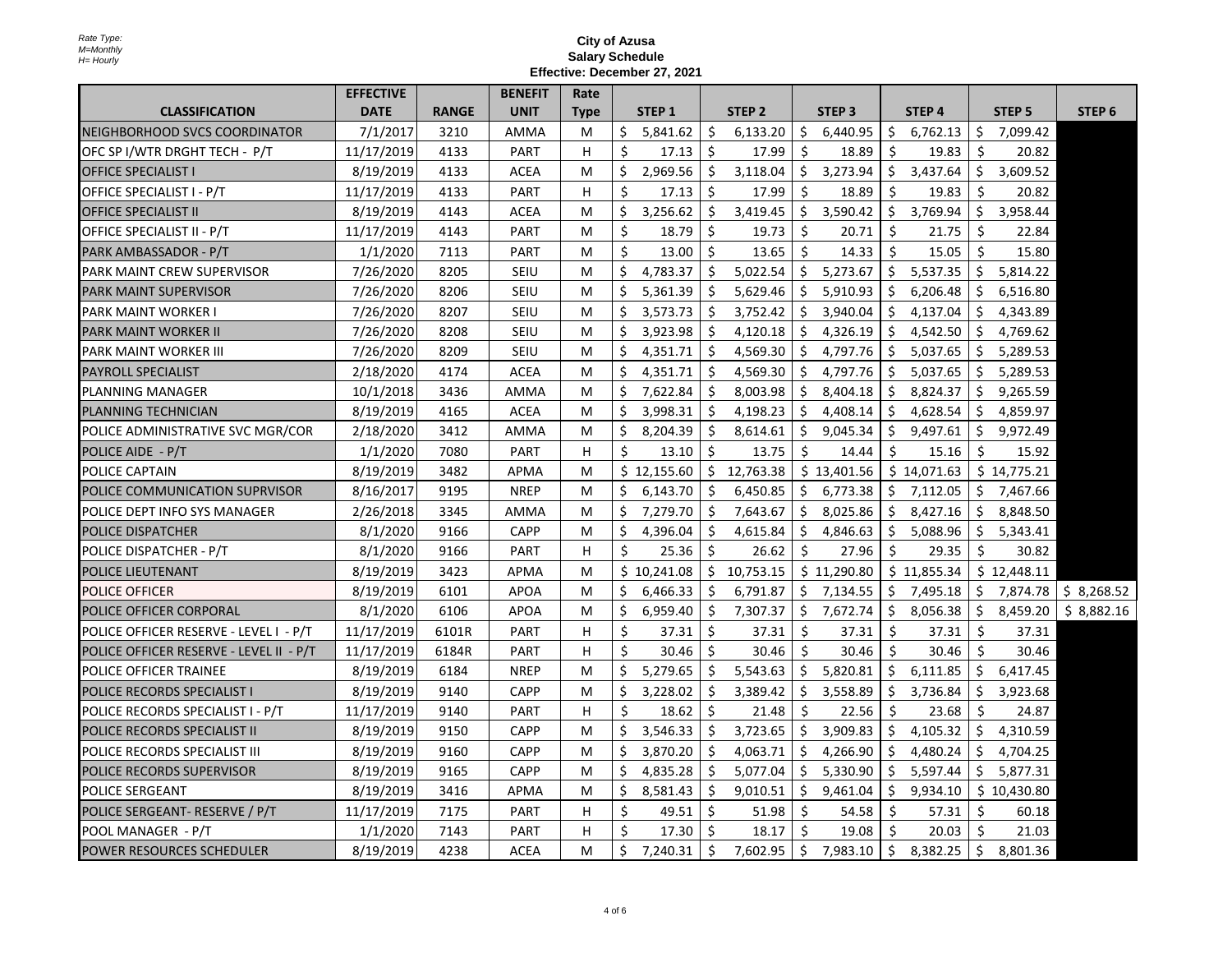|                                          | <b>EFFECTIVE</b> |              | <b>BENEFIT</b> | Rate        |    |                   |    |                   |    |                   |    |                   |     |                   |                   |
|------------------------------------------|------------------|--------------|----------------|-------------|----|-------------------|----|-------------------|----|-------------------|----|-------------------|-----|-------------------|-------------------|
| <b>CLASSIFICATION</b>                    | <b>DATE</b>      | <b>RANGE</b> | <b>UNIT</b>    | <b>Type</b> |    | STEP <sub>1</sub> |    | STEP <sub>2</sub> |    | STEP <sub>3</sub> |    | STEP <sub>4</sub> |     | STEP <sub>5</sub> | STEP <sub>6</sub> |
| <b>PROP, EVID &amp; CRIME SCENE TECH</b> | 8/18/2017        | 9191         | <b>NREP</b>    | M           | Ś. | 5,160.99          | \$ | 5,419.04          | Ŝ. | 5,689.99          | \$ | 5,974.49          | \$  | 6,273.22          |                   |
| PUBLIC WORKS INSPECTOR                   | 6/18/2019        | 8203         | SEIU           | M           | \$ | 5,302.79          | \$ | 5,567.93          | \$ | 5,846.33          | S. | 6,138.64          | \$  | 6,445.57          |                   |
| PUBLIC WORKS PROJECT MANAGER             | 11/18/2019       | 4222         | <b>ACEA</b>    | M           | Ś. | 6.877.70          | Ŝ. | 7,221.59          | Ŝ. | 7,582.66          | Ś. | 7,961.80          | Ŝ.  | 8,359.89          |                   |
| PUBLIC WORKS SUPERINTENDENT              | 3/18/2019        | 3435         | AMMA           | M           | Ś. | 7,259.85          | Ŝ. | 7,622.83          | Ŝ. | 8,003.98          | Ś. | 8,404.18          | Ŝ.  | 8,824.37          |                   |
| <b>PUBLIC WORKS SUPERVISOR</b>           | 6/18/2019        | 8204         | <b>SEIU</b>    | M           | \$ | 5,809.52          | \$ | 6,100.00          | \$ | 6,405.00          | \$ | 6,725.25          | Ŝ.  | 7,061.51          |                   |
| IPURCHASING AGENT                        | 8/1/2020         | 5187         | <b>IBEW</b>    | м           | Ś. | 5,558.91          | Ŝ. | 5,836.85          | Ŝ. | 6,128.69          | Ś. | 6,435.13          | Ŝ.  | 6.756.88          |                   |
| <b>REC SUPER- PARKS OPERATIONS</b>       | 12/19/2017       | 3365         | AMMA           | м           | \$ | 6,450.85          | \$ | 6,773.38          | \$ | 7,112.05          | \$ | 7,467.66          | -\$ | 7,841.04          |                   |
| IREC SUPER- PROGRAMS & SVCS              | 12/19/2017       | 3365         | AMMA           | м           | Ŝ. | 6,450.85          | \$ | 6,773.38          | \$ | 7,112.05          | \$ | 7,467.66          | -\$ | 7,841.04          |                   |
| IRECEPTIONIST - P/T                      | 11/17/2019       | 4143         | PART           | H           | Ś  | 18.79             | Ŝ. | 19.73             | Ŝ. | 20.71             | Ś. | 21.75             | Ŝ   | 22.84             |                   |
| RECREATION AIDE - P/T                    | 1/1/2020         | 7063         | PART           | H           | Ś. | 13.00             | Ŝ. | 13.65             | Ŝ. | 14.33             | \$ | 15.05             | \$  | 15.80             |                   |
| RECREATION COORDINATOR                   | 8/19/2019        | 4151         | <b>ACEA</b>    | M           | \$ | 3,553.80          | \$ | 3,731.50          | \$ | 3,918.08          | \$ | 4,113.98          | \$  | 4,319.68          |                   |
| IRECREATION COORDINATOR - P/T            | 11/17/2019       | 7141         | <b>PART</b>    | H           | Ŝ. | 20.50             | Ŝ. | 21.53             | Ŝ. | 22.60             | Ś  | 23.73             | Ŝ.  | 24.92             |                   |
| <b>RECREATION LEADER - P/T</b>           | 1/1/2020         | 7112         | PART           | H           | Ś. | 13.65             | Ś. | 14.33             | Ŝ. | 15.05             | Ŝ. | 15.80             | Ŝ.  | 16.59             |                   |
| <b>RECREATION SUPERVISOR</b>             | 8/19/2019        | 4197         | <b>ACEA</b>    | м           | Ś. | 5,363.38          | Ŝ. | 5,631.56          | Ŝ. | 5,913.16          | Ś. | 6,208.82          | Ŝ.  | 6,519.26          |                   |
| <b>ISENIOR ACCOUNTANT</b>                | 8/19/2019        | 4211         | <b>ACEA</b>    | M           | Ś. | 6,188.05          | Ŝ. | 6,497.45          | Ś. | 6,822.33          | Ŝ. | 7,163.44          | Ŝ.  | 7,521.61          |                   |
| ISENIOR ADMINISTRATIVE TECHNICIAN        | 7/26/2020        | 4179         | <b>ACEA</b>    | M           | Ś. | 4,786.88          | Ŝ. | 5,026.22          | Ŝ. | 5,277.53          | Ŝ. | 5,541.41          | Ŝ.  | 5,818.48          |                   |
| SENIOR COMMUNITY IMPROVM'T INSP          | 8/19/2019        | 4172         | <b>ACEA</b>    | м           | Ś. | 5,177.93          | Ŝ. | 5,436.83          | \$ | 5,708.67          | Ŝ. | 5,994.10          | Ŝ.  | 6,293.81          |                   |
| SENIOR ELECTRIC TEST TECHNCIAN           | 8/1/2020         | 5223         | <b>IBEW</b>    | M           | Ś. | 7,803.38          | \$ | 8,193.53          | \$ | 8,603.23          | S. | 9,033.39          | S.  | 9,485.05          |                   |
| ISENIOR ELECTRICAL ENGINEER              | 7/1/2017         | 3515         | AMMA           | M           | Ś. | 8,706.57          | \$ | 9,141.91          | \$ | 9,598.99          |    | \$10,078.92       |     | \$10,582.89       |                   |
| <b>SENIOR INFO TECH ANALYST</b>          | 8/19/2019        | 4214         | <b>ACEA</b>    | M           | Ś. | 6,217.25          | Ŝ. | 6,528.11          | Ŝ. | 6,854.52          |    | \$7,197.24        | Ŝ.  | 7,557.11          |                   |
| SENIOR INSTRUCTOR GUARD - P/T            | 1/1/2020         | 7110         | <b>PART</b>    | H           | Ś. | 15.73             | Ŝ. | 16.52             | \$ | 17.34             | Ś. | 18.21             | \$  | 19.12             |                   |
| ISENIOR LIBRARIAN TECH SVCS              | 7/26/2020        | 4185         | <b>ACEA</b>    | м           | Ś. | 5,528.84          | Ś. | 5,805.28          | \$ | 6,095.55          | Ś. | 6,400.32          | \$  | 6,720.34          |                   |
| <b>SENIOR LIBRARIAN YOUTH SERVICES</b>   | 7/26/2020        | 4185         | <b>ACEA</b>    | M           | Ś. | 5,528.84          | Ŝ. | 5,805.28          | \$ | 6,095.55          | Ŝ. | 6,400.32          | Ŝ.  | 6,720.34          |                   |
| ISENIOR MGMT ANALYST                     | 7/1/2017         | 3306         | AMMA           | M           | Ś. | 5,450.62          | Ŝ. | 5,729.88          | \$ | 6,131.93          | Ŝ. | 6,472.61          | \$  | 6,813.26          |                   |
| SENIOR MGMT ANALYST - CMO                | 8/19/2017        | 3306         | <b>NREP</b>    | м           | Ś. | 5.450.62          | Ŝ. | 5,729.88          | Ŝ. | 6,131.93          | Ŝ. | 6,472.61          | Ŝ.  | 6,813.26          |                   |
| <b>SENIOR OFFICE SPECIALIST</b>          | 8/19/2019        | 4158         | <b>ACEA</b>    | M           | Ś. | 3,744.48          | Ŝ. | 3,931.70          | Ŝ. | 4,128.29          | Ś. | 4,334.70          | Ŝ.  | 4,551.44          |                   |
| SENIOR OFFICE SPECIALIST - P/T           | 11/17/2019       | 4158         | <b>PART</b>    | н           | \$ | 21.60             | \$ | 22.68             | \$ | 23.82             | Ś. | 25.01             | Ŝ.  | 26.26             |                   |
| ISENIOR PAYROLL SPECIALIST               | 7/26/2020        | 4179         | <b>ACEA</b>    | м           | Ŝ. | 4,786.88          | Ŝ. | 5,026.22          | Ŝ. | 5,277.53          | Ŝ. | 5,541.41          | Ŝ.  | 5,818.48          |                   |
| ISENIOR PLANNER                          | 8/19/2019        | 4207         | <b>ACEA</b>    | M           | Ś. | 6,149.30          | Ŝ. | 6,456.77          | \$ | 6,779.61          | Ś. | 7,118.59          | Ŝ.  | 7,474.52          |                   |
| <b>SENIOR POWER RESOURCES COORD</b>      | 12/19/2017       | 3450         | AMMA           | м           | Ś. | 7,602.32          | \$ | 7,982.44          | \$ | 8,381.56          | Ŝ. | 8,800.64          | \$  | 9,240.99          |                   |
| SENIOR POWER RESOURCES PLANNER           | 12/19/2017       | 3460         | AMMA           | М           | Ŝ. | 8,534.32          | \$ | 8,961.05          | \$ | 9,409.10          | \$ | 9,879.18          |     | \$10,373.14       |                   |
| SENIOR RECREATION LEADER                 | 10/19/2020       | 4180         | <b>ACEA</b>    | M           | S  | 2,775.07          | \$ | 2,913.82          | \$ | 3,059.51          | S  | 3,212.49          | \$  | 3,373.11          |                   |
| SENIOR RECREATION LEADER - P/T           | 11/17/2019       | 7148         | <b>PART</b>    | м           | Ś. | 16.01             | Ś. | 16.81             | Ŝ. | 17.65             | \$ | 18.53             | \$  | 19.46             |                   |
| ISENIOR WATER SYSTEM ENGINEER            | 7/1/2020         | 3515         | AMMA           | M           | Ś. | 8,706.57          | \$ | 9,141.91          | \$ | 9,598.99          |    | \$10,078.92       |     | \$10,582.89       |                   |
| SITE MANAGER - P/T                       | 1/1/2020         | 7118         | PART           | H           | Ŝ. | 14.33             | Ŝ. | 15.05             | Ŝ. | 15.80             | Ŝ. | 16.59             | Ŝ.  | 17.42             |                   |
| <b>STORE KEEPER</b>                      | 8/1/2020         | 5172         | <b>IBEW</b>    | м           | Ś. | 4,751.70          | Ŝ. | 4,989.30          | Ŝ. | 5,238.76          | Ś. | 5,500.69          | Ŝ.  | 5,775.73          |                   |
| STREET MAINT CREW SUPERVISOR             | 6/18/2019        | 8184         | SEIU           | м           | Ś. | 4,931.88          | Ŝ. | 5,178.47          | \$ | 5,437.40          | \$ | 5,709.27          | Ŝ.  | 5,994.73          |                   |